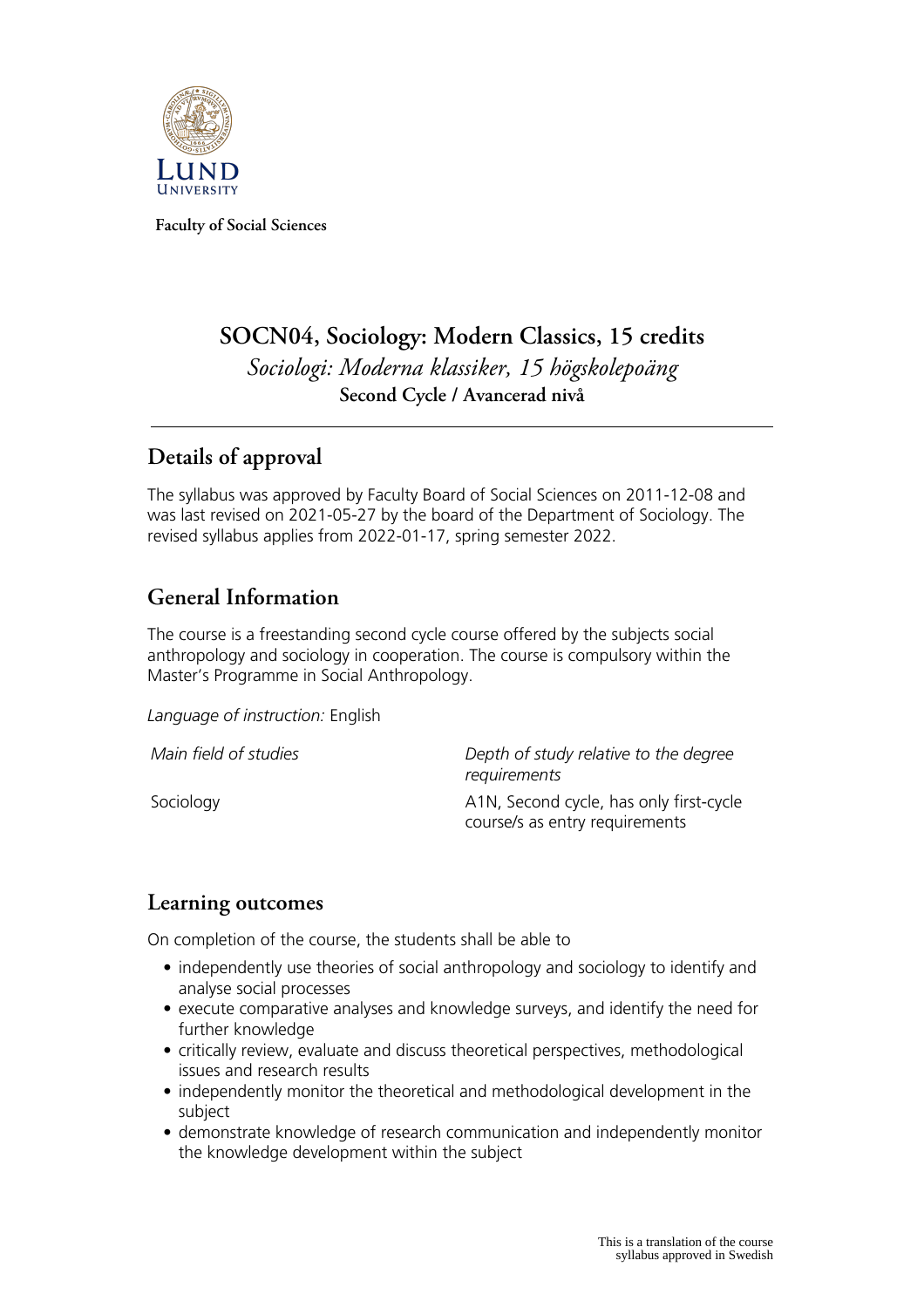### **Course content**

The aim of the course is to provide students with specialised knowledge in sociological and social anthropological theory, with a focus on modern classics in both disciplines. The reading list aims to inspire the theoretical and analytical understanding of the course participants to different societal phenomena as well as to contemporary strands of theory.

The course deals with modern theories within sociology and social anthropology. The course provides students with an understanding and overview of modern currents of the social sciences as they are reflected in predominant discussions within the different disciplines. The required reading is selected to represent texts that have developed theories and stimulated research of recent years. In order to identify key aspects and encourage critical reflection, the course includes compulsory exercises in formulating problems within the framework of an independent project.

### **Course design**

The teaching consists of lectures, supervision, seminars and/or exercises. Compulsory components may be included.

#### **Assessment**

The assessment is based on a written or oral exam. Students who did not pass at the first examination opportunity will be offered a new opportunity in consultation with the course director and another opportunity at a later date. The examiner, in consultation with Disability Support Services, may deviate from the regular form of examination in order to provide a permanently disabled student with a form of examination equivalent to that of a student without a disability. Subcourses that are part of this course can be found in an appendix at the end of this document.

The examiner, in consultation with Disability Support Services, may deviate from the regular form of examination in order to provide a permanently disabled student with a form of examination equivalent to that of a student without a disability.

*Subcourses that are part of this course can be found in an appendix at the end of this document.*

### **Grades**

Marking scale: Fail, E, D, C, B, A.

The highest grade is A and the lowest passing grade is E. The grade for a non-passing result is Fail. The student's performance is assessed with reference to the learning outcomes of the course. For the grade of E the student must show acceptable results. For the grade of D the student must show satisfactory results. For the grade of C the student must show good results. For the grade of B the student must show very good results. For the grade of A the student must show excellent results. For the grade of Fail the student must have shown unacceptable results.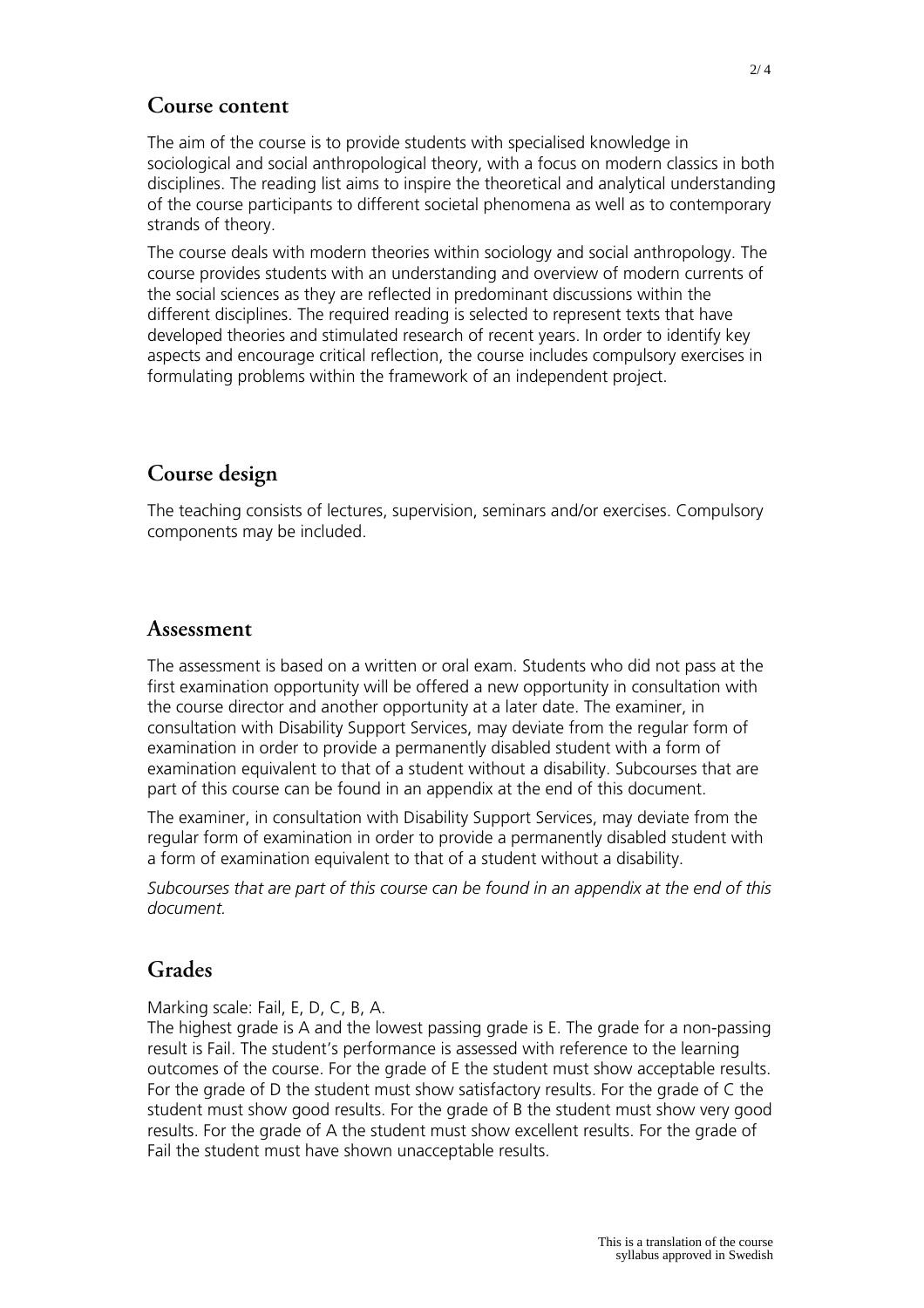## **Entry requirements**

To be admitted to the course, students must have 150 credits including a Bachelor's degree project in social anthropology, sociology or the equivalent.

### **Further information**

This course replaces SOCN11 Sociology: Modern classic 15 credits. The course can not be included in a degree together with SANN13 Social anthropology: Modern Classic 15 credits.